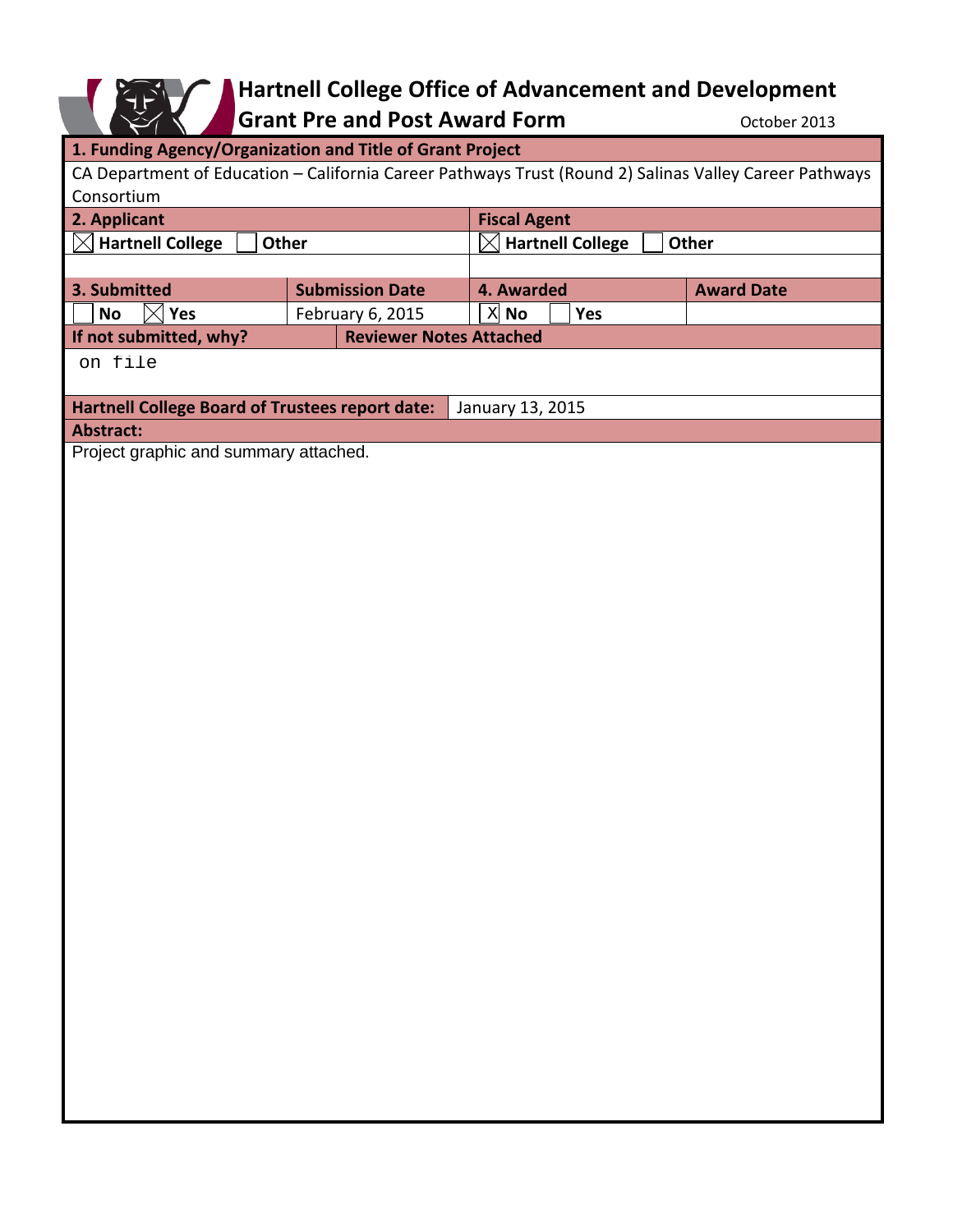# **Salinas Valley Career Pathways Consortium**

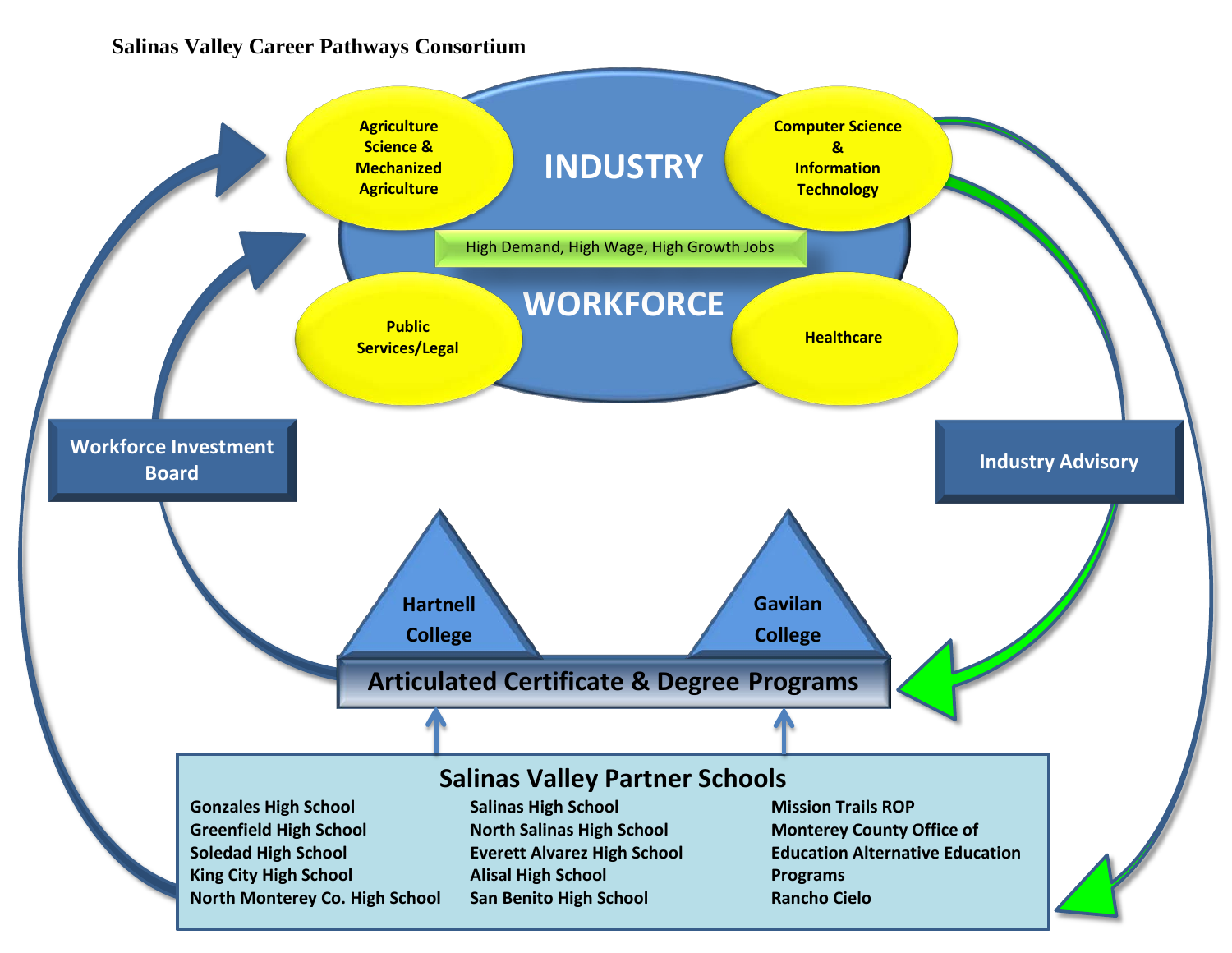#### **Form B: California Career Pathways Trust Overall Summary**

Complete the form below with an overall description of the proposed project in this application. Describe each targeted pathway and major partnerships.

| <b>Fiscal Agent:</b>    | <b>Hartnell Community College District</b>       |  |
|-------------------------|--------------------------------------------------|--|
| <b>Consortium Name:</b> | <b>Salinas Valley Career Pathways Consortium</b> |  |
| <b>Funding Amount:</b>  | \$5,993,551 million                              |  |

#### **Project Overview:**

Salinas Valley Career Pathways Consortium (SVCPC) will invest in locally grown talent, educating and employing close to home in high-wage, high-demand jobs, aligning employer and workforce needs with academic and career technical education. Pathways were selected by input from leading employers, local market data, occupational projections, regional economic development priorities, and institutional readiness to implement curriculum. The agriculture industry is the driving economic force in the Salinas Valley, at a worth of \$4.83 million and feeding the world. The national booming need for health providers and computer technology is reflected locally, and paralegals are in high demand.

### AGRICULTURE AND NATURAL RESOURCES (ANR)

Agricultural Mechanics Pathway: Certificates - Welding, Fabrication, Ag Mechanics, Post Harvest Industrial Technology (Refrigeration), General & Advanced Auto Technology, Heavy Duty Diesel Technology, Food Safety, Agricultural Production, Sustainable Agriculture. Associates Degrees - Welding Technology, Auto Mechanic, Heavy Duty Diesel Technology, Ag Production, Horticulture Technician, Sustainable Agriculture.

Agricultural Business Pathway: Certificates – Agribusiness, Auto Shop Management, Food Safety. Associates Degrees - Agribusiness, Agriculture with Food Safety emphasis, Auto Shop Management.

INFORMATION AND COMMUNICATIONS TECHNOLOGY (ICT) Networking Pathway - IT Essentials (CompTIA A+), CCNA Routing and Switching. Software and Systems Development Pathway - Computer Science (Certificates, AS and BS degrees).

HEALTH SCIENCE AND MEDICAL TECHNOLOGIES (HSMT): Patient Care Pathway: Certificates and license opportunities for Nursing Assistants, Licensed Vocational Nurse; Registered Nurse; Respiratory Care Practitioner.

PUBLIC SERVICES (PS): Legal Services Pathway: Certificates - Paralegal, Legal Secretary. Associates Degree - Paralegal.

California Department of Education